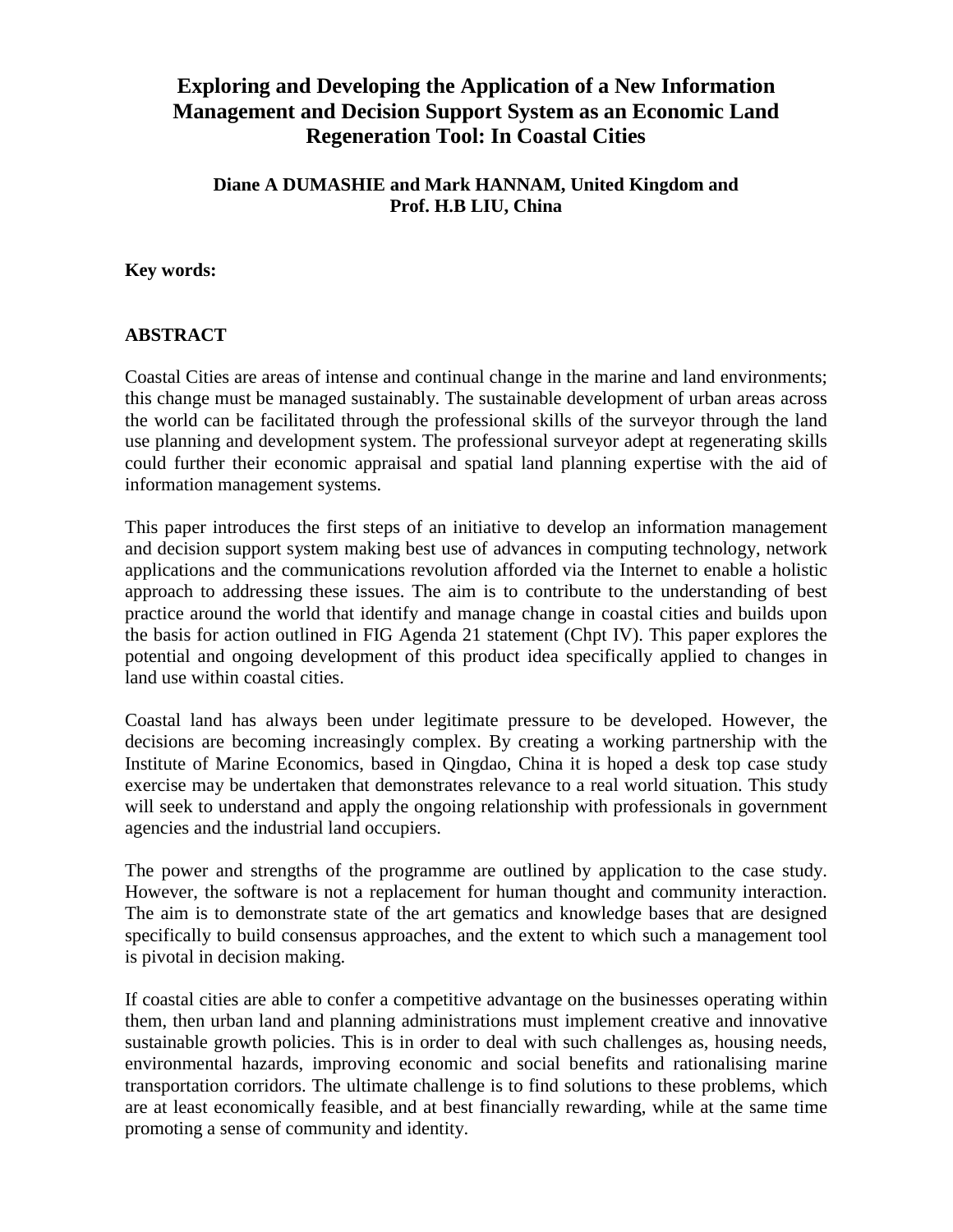While the growth of these conurbation's brings with it many fold economic, social and cultural opportunities, it can also bring ecological crisis and breakdown in traditional social and cultural patterns of behaviour. The challenge this century is to facilitate decision making that embraces a wide range of people and communities. On the one hand, coastal areas require stewardship, on the other, legitimate sustainable development of coastal areas will continue. There is a need for integrative decision making techniques which combined with wise use of our natural resources will substantially move toward a sustainable approach.

The opportunity that may arise is to adopt a single scheme of management whereby development practices and those of the local planning authority can be married by use of decision support tools.

The information management system will embrace the application of advance visualisation tool, which will bring the issues graphically into focus and via the use of web based mapping and information exchange techniques enable enhanced consultation between users and interested parties. This will underpin the achievement of consensus building and conflict resolution based upon best use of available information and the development and application of best practise reinforced via the system design and content.

This decision support component of the system utilises knowledge based computing techniques, which are underpinned by a rule- based approach. The rules are informed via collective knowledge and expert opinion that is catalogued within the system and auditable with regard to its derivation inclusive of published literature, which has been considered. The complex nature of the decision making process and the need to account for variation on the quantity and quality of information available upon which to base a decision demands a risk based approach. Analysis of uncertainty and bias must be accommodated. This is achieved via the application of probabilistic techniques to provide a "best fit" on the basis of expert knowledge to ensure the rule base is complete and developing towards the holistic approach which is required in achieving the goal of sustainable development. The limitations are recognised and tracked and the system evolves, as greater knowledge and information sources become available. This learning process creates the foundation for a system, which recognises \the need for continuous improvement linked to the collective knowledge pool.

The case study refers to a city of circa three million peoples that is undergoing changes in the economic structure along its coastal belt from rationalisation of the port to improving and enhancing coastal tourism and leisure. It commences with an appreciation of the contributory factors in the decision making arena from a wide disparate range of people and communities. Starting with the land economic motivator approach to regenerating coastal land based on standardised feasibility assessment utilising appropriate appraisal techniques. The regulatory context of the regional and local land use planning and economic development agendas is added to the decision pool. This is further complicated by the environmental sensitivities of the coastal margin. Thus the complexity of decision making becomes apparent.

Diane A. Dumashie, Mark Hannam and H. B. Liu

TS8.4 Economical Aspects of Planning and Implementation

Exploring and Developing the Application of a New Information Management and Decision Support System as an Economic Land Regeneration Tool: In Coastal Cities